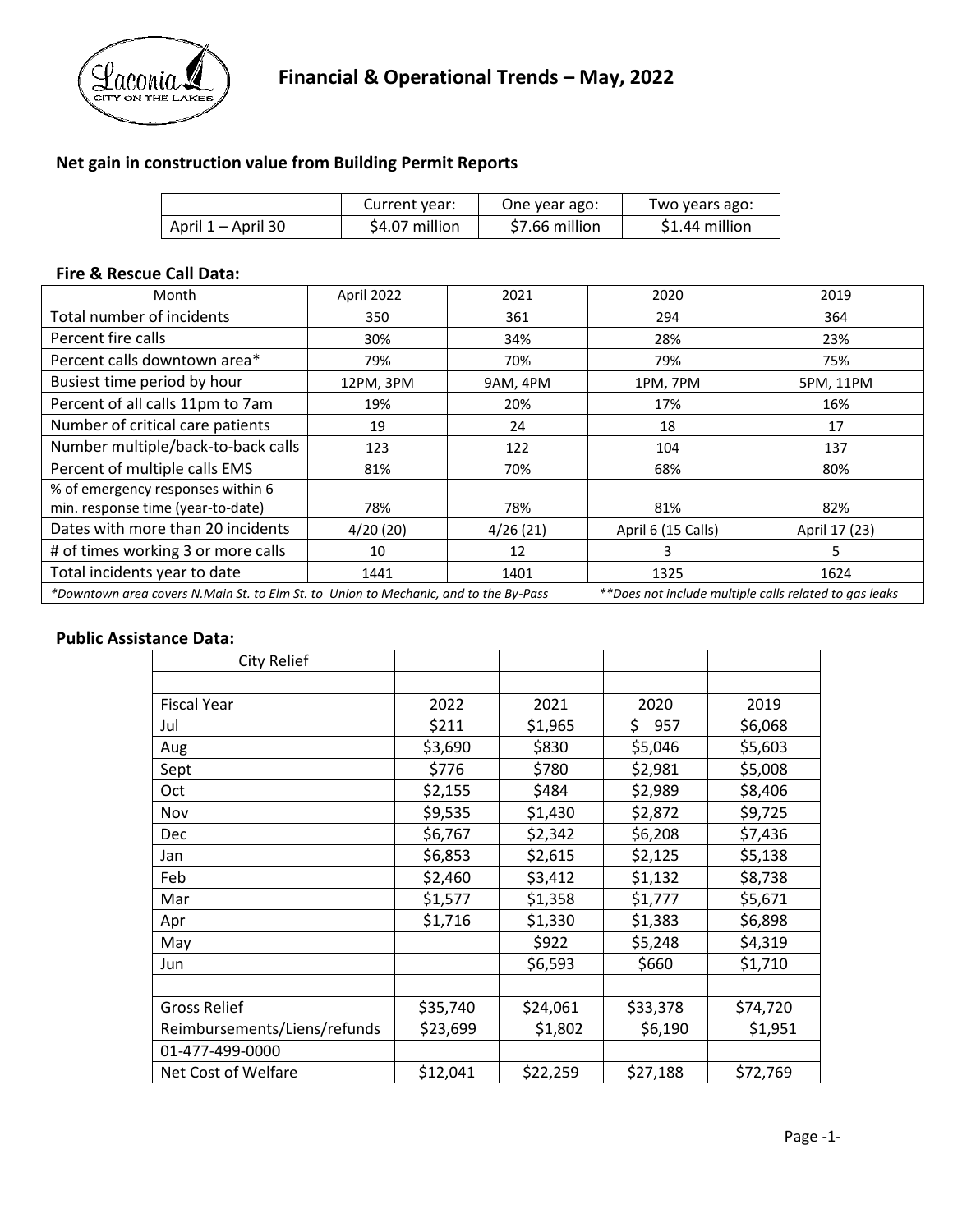## **Laconia Police Department – Monthly Activity Highlights:**

|                                 | (April)           | <b>CORRESPONDING</b>   | <b>TOTAL THIS</b>   | <b>TOTAL LAST</b> |          |
|---------------------------------|-------------------|------------------------|---------------------|-------------------|----------|
| <b>ACTIVITY</b>                 | <b>THIS MONTH</b> | <b>MONTH LAST YEAR</b> | <b>YEAR TO DATE</b> | YEAR TO DATE      | $% +/-$  |
| Calls for service               | 1,947             | 2,464                  | 6,911               | 9,674             | $-28.56$ |
| Criminal offenses investigated  | 295               | 280                    | 1,000               | 1,077             | $-7.15$  |
| Criminal off. cleared by arrest | 211               | 188                    | 712                 | 769               | $-7.41$  |
| Total # of physical arrests     | 96                | 100                    | 366                 | 426               | $-14.08$ |
| $M/V -$ Stops                   | 774               | 1,180                  | 2,655               | 3,816             | $-30.42$ |
| $M/V - Summonses$               | 34                | 40                     | 110                 | 142               | $-22.54$ |
| $M/V - W$ ritten warnings       | 578               | 1,054                  | 2,241               | 3,375             | $-33.60$ |
| Accidents - Fatal               | 0                 | 0                      | 0                   | 0                 | -0-      |
| Accidents - Total               | 33                | 27                     | 131                 | 152               | $-13.82$ |
| Accidents w/injury              | 4                 | 3                      | 23                  | 28                | $-17.86$ |
| Parking tags issued             | 10                | 64                     | 190                 | 314               | $-39.49$ |
| <b>DWI</b>                      | 3                 | 5                      | 18                  | 16                | 12.50    |
| Intoxication                    | 16                | 22                     | 85                  | 96                | $-11.46$ |

| April 2022: TYPE OF INCIDENT   | # OF CALLS |  |  |
|--------------------------------|------------|--|--|
| Domestic disturbance           | 28         |  |  |
| All other disturbances         | 60         |  |  |
| Suicidal subjects              | 12         |  |  |
| Attempted suicide              |            |  |  |
| Suicide                        |            |  |  |
| Violation of restraining order | 14         |  |  |
| <b>Barricaded subject</b>      |            |  |  |

|                              | # OF VOLUNTEER<br><b>HOURS</b> |
|------------------------------|--------------------------------|
| <b>Volunteer Hours (LPD)</b> |                                |
| <b>Volunteer Hours (VSU)</b> |                                |
| <b>Victims Served</b>        |                                |

# **Property Tax Collection:**

|      | July Warrant Amt. | Dec. Warrant Amt. | Collected thru | Percentage Collected |        |
|------|-------------------|-------------------|----------------|----------------------|--------|
| 2014 | \$19,558,097      | \$20,640,342      | \$39,610,574   | 4/30/15              | 98.54% |
| 2015 | \$20,036,102      | \$21,298,380      | \$40,563,258   | 4/30/16              | 98.13% |
| 2016 | \$20,785,170      | \$21,260,229      | \$41,409,561   | 4/30/17              | 98.49% |
| 2017 | \$21,075,701      | \$21,895,151      | \$42,357,897   | 4/30/18              | 98.57% |
| 2018 | \$21,442,154      | \$23,765,321      | \$44,657,234   | 4/30/19              | 98.78% |
| 2019 | \$22,563,270      | \$23,935,265      | \$45,885,433   | 4/30/20              | 98.68% |
| 2020 | \$23,203,364      | \$23,612,210      | \$46,357,101   | 4/30/21              | 99.02% |
| 2021 | \$23,395,524      | \$24,960,538      | \$47,994,013   | 4/30/22              | 99.25% |

## **Motor Vehicle Registration:**

| Report as of Date: | Through 4/30/2022 | Year to date | Municipal                     | <b>Total Motor</b> |             |
|--------------------|-------------------|--------------|-------------------------------|--------------------|-------------|
| <b>FISCAL YEAR</b> | <b>BUDGET</b>     | Revenue      | <b>Transportation Revenue</b> | Vehicle Revenue    | % of Budget |
| 2017               | \$2,500,000       | \$2,184,521  | -0-                           | $-0-$              | 87.4%       |
| 2018               | \$2,674,000       | \$2,305,581  | \$76,215                      | \$2,381,796        | 89.1%       |
| 2019               | \$2,875,000       | \$2,502,722  | \$77,305                      | \$2,580,027        | 89.7%       |
| 2020               | \$3,085,000       | \$2,428,206  | \$75,705                      | \$2,503,911        | 81.2%       |
| 2021               | \$3,150,000       | \$2,685,767  | \$83,895                      | \$2,769,662        | 87.9%       |
| 2022               | \$3,270,000       | \$2,751,125  | \$83,475                      | \$2,834,600        | 86.7%       |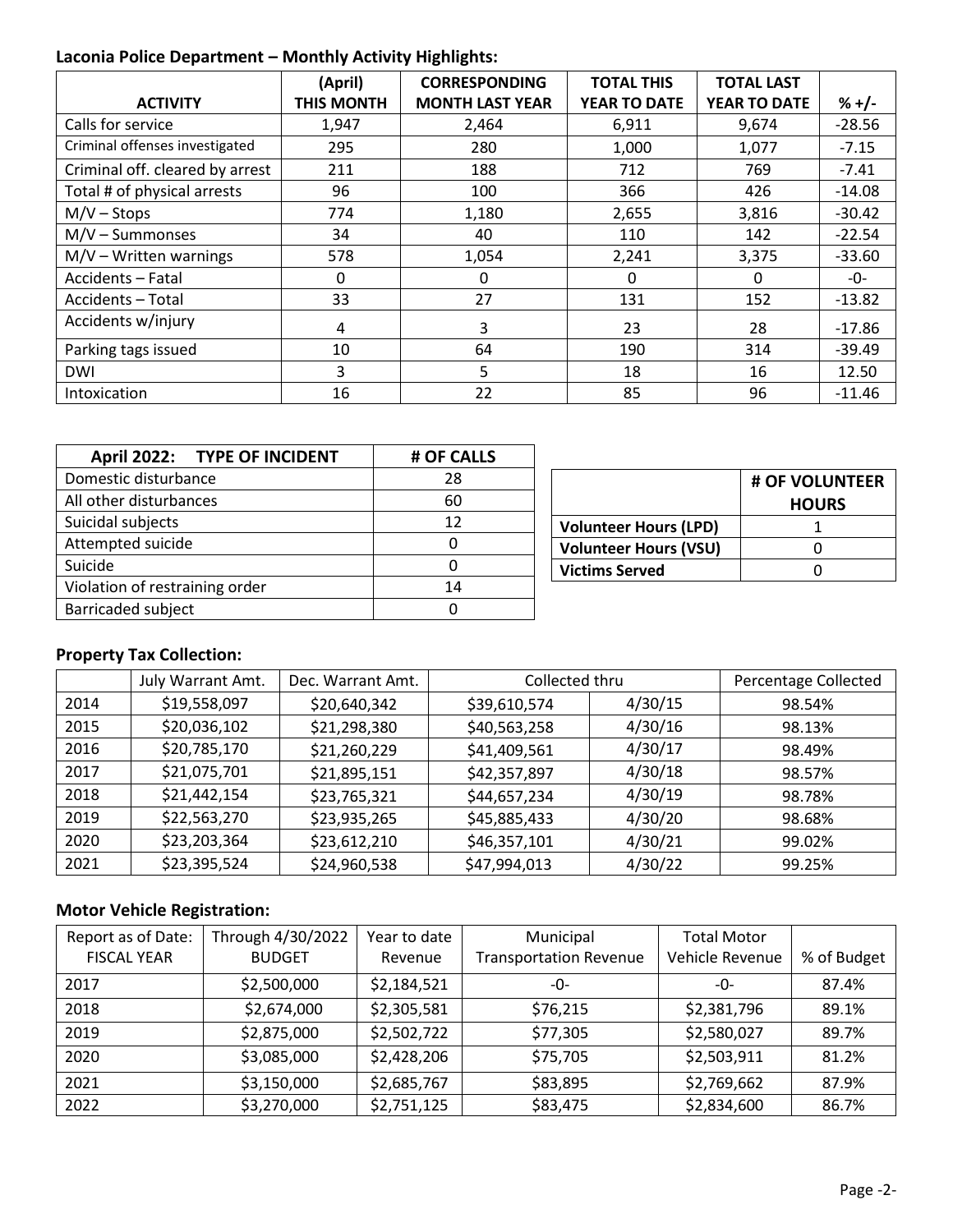**OVERTIME BY DEPARTMENT FY22** 

**4/30/2022**

|                               | <b>Budget</b> | July                     |                | <b>August September</b> |         | October November | December | January | February       | March          | April                    | May            | June           | <b>YTD Total</b> | % Used  | <b>PRIOR YR</b> | <b>PRIOR YR</b>  |
|-------------------------------|---------------|--------------------------|----------------|-------------------------|---------|------------------|----------|---------|----------------|----------------|--------------------------|----------------|----------------|------------------|---------|-----------------|------------------|
|                               |               |                          |                |                         |         |                  |          |         |                |                |                          |                |                |                  |         | <b>YTD EXP</b>  | <b>TOTAL EXP</b> |
| <b>FINANCE</b>                | 500           | $\sim$                   | $\sim$         | 129                     | $\sim$  |                  |          | 21      | 321            | $\sim$         |                          | $\mathbf 0$    | 0              | 471              | 94.28%  | 244             | 272              |
| LICENSE                       | 250           | $\omega$                 |                |                         |         |                  |          |         | $\sim$         |                |                          | $\mathbf 0$    | $\mathbf 0$    |                  | 0.00%   | 6 <sup>1</sup>  | 6                |
| <b>PLANNING</b>               | 2,500         | 485                      | 256            | 184                     | 797     | 476              | 217      | 169     | 116            | 149            | 336                      | $\mathsf 0$    | $\mathsf 0$    | 3,184            | 127.38% | 4,146           | 4,820            |
| <b>CODE</b>                   | 500           | 134                      | $\sim$         | $\overline{7}$          | $\sim$  | $\sim$           | $\sim$   | $\sim$  | 21             | $\overline{7}$ | $\omega$                 | $\mathsf 0$    | $\mathsf 0$    | 169              | 33.79%  | 112             | 144              |
| ASSESSING                     | 500           | $\sim$                   | $\sim$         | $\blacksquare$          |         | $\sim$           | $\sim$   | $\sim$  | $\sim$         | $\sim$         | $\tilde{\phantom{a}}$    | $\mathsf 0$    | 0              |                  | 0.00%   | 72              | 72               |
| <b>CITY CLERK</b>             | 1000          | $\omega$                 | $\sim$         | 66                      | $\sim$  | 224              | $\sim$   | 8       | 238            | 254            | 8                        | $\mathsf 0$    | $\mathbf 0$    | 797              | 79.72%  | 814             | 814              |
| <b>POLICE</b>                 |               |                          |                |                         |         |                  |          |         |                |                |                          |                |                |                  |         |                 |                  |
| Misc. Overtime                | 140000        | 2,932                    | 2,852          | 1,500.37                | $-1831$ | 3,413            | 1,029    | 1,127   | 5,680          | (1, 488)       | 461                      | $\mathbf 0$    | $\Omega$       | 15,676           |         | 14,072          | 23,249           |
| Holiday OT                    |               | 6,946                    | $\mathbf 0$    | 6,629.04                | 8251    | 8,210            | 21,340   | 12,567  | $\omega$       | 7,523          | $\mathcal{L}$            | $\mathbf 0$    | $\Omega$       | 71,464           |         | 61,788          | 68,044           |
| Incident OT                   |               | 972                      | 1,424          | 910.47                  | 2912    | 614              | 1,402    | 667     | 760            | 696            | 1,415                    | 0              | $\Omega$       | 11,774           |         | 12,689          | 17,920           |
| Court OT                      |               | 871                      | 107            | 111.69                  | 734     | 697              | 234      | 1,094   | 653            | 2,144          | 1,327                    | $\mathbf 0$    | $\mathbf 0$    | 7,973            |         | 2,839           | 3,904            |
| Shift Coverage OT             |               | 7,565                    | 5,126          | 1,400.04                | 6312    | 471              | 5,515    | 6,355   | 3,873          | 5,103          | 2,110                    | $\overline{0}$ | $\overline{0}$ | 43,830           |         | 26,771          | 30,950           |
| <b>TOTAL</b>                  | 140,000       | 19,287                   | 9,510          | 10,552                  | 16,378  | 13,404           | 29,520   | 21,810  | 10,966         | 13,977         | 5,314                    | 0              | 0              | 150,717          | 107.66% | 118,159         | 144,067          |
| <b>FIRE</b>                   |               |                          |                |                         |         |                  |          |         |                |                |                          |                |                |                  |         |                 |                  |
| Extra Duty Coverage           | 70,000        | 13,198                   | 10,326         | 13,083                  | 23,977  | 19,176           | 37,611   | 6,272   | 15,542         | 19,071         | 22,885                   | $\Omega$       | $\Omega$       | 181,140          | 258.77% | 67,219          | 97,138           |
| Sick Hurt Coverage            | 80,000        | 3,792                    | 12,628         | 15,843                  | 20,898  | 13,202           | 9,434    | 8,080   | 10,606         | 7,137          | 5,485                    | $\mathsf 0$    | $\Omega$       | 107,106          | 133.88% | 101,437         | 115,977          |
| Personal Time Coverage        | 75,000        | 2,069                    | 6,982          | 8,162                   | 8,341   | 4,634            | 4,825    | 4,683   | 3,388          | 3,154          | 444                      | $\mathbf 0$    | $\Omega$       | 46,682           | 62.24%  | 39,128          | 53,689           |
| <b>Holiday Pay</b>            | 127,500       | 13,330                   | $\mathsf 0$    | 13,403                  | 11,010  | 11,704           | 33,619   | 22,300  | 173            | 10,501         | $\omega$                 | $\mathbf 0$    | $\mathbf 0$    | 116,040          | 91.01%  | 116,614         | 130,256          |
| <b>Vacation Coverage</b>      | 134,000       | 16,765                   | 12,082         | 12,183                  | 11,026  | 8,747            | 8,223    | 6,705   | 14,632         | 11,446         | 8,009                    | $\overline{0}$ | 0              | 109,818          | 81.95%  | 101,153         | 121,917          |
| <b>TOTALS</b>                 | 486,500       | 49,155                   | 42,018         | 62,674                  | 75,252  | 57,463           | 93,713   | 48,040  | 44,341         | 51,307         | 36,824                   | 0              | $\mathbf{0}$   | 560,786          | 115.27% | 425,551         | 518,976          |
| <b>WELFARE</b>                | 1,000         | $\sim$                   | $\sim$         | $\sim$                  | $\sim$  | 9                | $\sim$   | $\sim$  | $\sim$         | $\sim$         | $\sim$                   | $\mathsf 0$    | $\mathsf 0$    | 9                | 0.87%   | 98              | 98               |
| <b>PARKS &amp; RECREATION</b> | 9,000         | 1,023                    | 203            | 222.98                  | 246     | 313              | 881      | 439     | 747            | 288            | 448                      | $\mathbf 0$    | $\mathbf 0$    | 4,811            | 53.46%  | 3,814           | 4,839            |
| <b>SOLID WASTE</b>            | 7,000         | 1,246                    | 943            | 815.27                  | 1380    | 1,692            | 1,391    | 1,230   | 936            | 1,144          | 903                      | $\mathbf{0}$   | $\mathbf{0}$   | 11,680           | 166.86% | 3,742           | 4,539            |
| <b>PUBLIC WORKS</b>           | 0             |                          |                |                         |         |                  |          |         |                |                |                          |                |                |                  |         |                 |                  |
| Striping                      |               | $\blacksquare$           | ä,             | $\omega$                | $\sim$  |                  | $\sim$   | $\sim$  | $\omega$       | $\sim$         | $\overline{\phantom{a}}$ | $\Omega$       | $\Omega$       |                  |         |                 |                  |
| Office                        |               | 559                      | 582            | 562                     | 881     | 523              | 779      | 672     | 736            | 790            | 715                      | $\mathbf 0$    | $\mathbf 0$    | 6,799            |         | 5,967           | 7,291            |
| Road Maintenance              | 15660         | 1,541                    | 2194           | 1121                    | 1124    | 622              | 1,413    | 1,086   | 2,767          | 1,224          | 405                      | $\mathbf 0$    | $\Omega$       | 13,499           |         | 11,108          | 13,296           |
| <b>Winter Maintenance</b>     | 67967         | $\sim$                   |                |                         |         |                  |          | $\sim$  | $\sim$         | $\sim$         |                          | $\Omega$       | $\Omega$       |                  |         | 11,254          | 11,254           |
| Plowing                       |               | $\overline{\phantom{a}}$ |                |                         |         |                  | 26,923   | 10,521  | 27,213         | 19,284         | $\sim$                   | $\Omega$       | $\Omega$       | 83,941           |         | 35,914          | 35,914           |
| OT - Temp Plowing             |               |                          |                |                         |         |                  |          | $\sim$  | $\sim$         |                |                          | $\Omega$       | $\Omega$       |                  |         | 669             | 669              |
| Sanding/Salting               |               | $\sim$                   |                |                         |         |                  |          |         | $\sim$         | $\sim$         | $\sim$                   | $\mathbf 0$    | $\mathbf 0$    |                  |         |                 |                  |
| <b>City Engineering</b>       | 1929          | 638                      | 384            | 338                     | 453     | 617              | 300      | $\sim$  | 229            | 373            | 902                      | $\Omega$       | $\Omega$       | 4,233            |         | 5,337           | 7,389            |
| Drain Maintenance             | 397           |                          |                |                         |         |                  |          | 281     | 267            | 10             |                          | 0              | $\Omega$       | 558              |         | 837             | 960              |
| Parking/Traffic Control       | 1047          |                          |                |                         |         |                  | $\sim$   | 99      | 125            | $\sim$         |                          | $\Omega$       | $\Omega$       | 225              |         |                 |                  |
| Signs                         |               |                          |                |                         |         |                  |          |         | $\sim$         |                |                          | $\Omega$       | $\Omega$       |                  |         |                 |                  |
| <b>Parking Garage</b>         |               |                          |                |                         |         |                  |          |         | $\sim$         |                |                          | $\mathbf 0$    | $\mathsf 0$    |                  |         |                 |                  |
| <b>TOTALS</b>                 | 87,000        | 2,738                    | 3,160          | 2,020                   | 2,458   | 1,762            | 29,414   | 12,660  | 31,338         | 21,682         | 2,022                    | $\mathbf{0}$   |                | 109,255          | 125.58% | 71,087          | 76,774           |
| <b>SANITARY SEWER</b>         | 15,000        |                          |                |                         |         |                  |          |         |                |                |                          |                |                |                  |         |                 |                  |
| <b>WRBP</b>                   |               | 578                      | 1,486          | 533                     | 836     | 280              | 1,374    | 705     | 726            | 322            | 547                      | $\mathbf 0$    | $\mathbf 0$    | 7,386            |         | 7,234           | 8,231            |
| Sewer Maintenance             |               | 1,575                    | 1,468          | 1541                    | 1317    | 1,847            | 1,312    | 2,996   | 2,240          | 1,639          | 358                      | $\overline{0}$ | $\overline{0}$ | 16,292           |         | 5,532           | 9,123            |
| <b>TOTALS</b>                 | 15,000        | 2,153                    | 2,954          | 2,074                   | 2,152   | 2,127            | 2,686    | 3,700   | 2,966          | 1,961          | 905                      | 0              |                | 23,678           | 157.85% | 12,766          | 17,354           |
| <b>EMS - AMBULANCE</b>        |               |                          |                |                         |         |                  |          |         |                |                |                          |                |                |                  |         |                 |                  |
| <b>Extra Duty Coverage</b>    | 52,000        | 6,429                    | 3,737          | 8,158                   | 12,619  | 10,587           | 10,404   | 3,141   | 14,713         | (9,700)        | 8,166                    | $\mathbf 0$    | $\Omega$       | 68,253           | 131.26% | 108,356         | 147,540          |
| Sick Hurt Coverage            | 39,000        | 2,449                    | 3,156          | 3,315                   | 6,520   | 8,822            | 789      | 3,562   | 474            | 426            | 1,759                    | $\Omega$       | $\Omega$       | 31,272           | 80.18%  | 72,366          | 72,756           |
| Personal Time Coverage        | 21,600        | $\sim$                   | 523            | 838                     | 1,660   | 789              | 475      | 363     | 670            | $\omega$       | $\blacksquare$           | $\Omega$       | $\Omega$       | 5,318            | 24.62%  | 6,443           | 6,571            |
| Holiday Pay                   | 18,870        | 2,573                    | $\blacksquare$ | 2,452                   | 1,931   | 1,496            | 4,288    | 3,161   | $\blacksquare$ | 1,433          | $\sim$                   | $\mathbf 0$    | $\mathbf 0$    | 17,333           | 91.86%  | 20,012          | 21,456           |
| <b>Vacation Coverage</b>      | 33,500        | $\sim$                   | 1,537          | 5,169                   | 5,210   | 1,963            | 888      | 474     | 2,067          | 489            | 1,621                    | $\overline{0}$ | 0              | 19,418           | 57.96%  | 14,508          | 18,645           |
| <b>TOTALS</b>                 | 164,970       | 11,450                   | 8,953          | 19,932                  | 27,940  | 23,656           | 16,844   | 10,701  | 17,924         | (7, 352)       | 11,545                   | 0              | $\Omega$       | 141,594          | 85.83%  | 221,685         | 266,968          |
|                               |               |                          |                |                         |         |                  |          |         |                |                |                          |                |                |                  |         |                 |                  |
| <b>GRAND TOTAL</b>            | 915,720       | 87,671                   | 67,997         | 98,676                  | 126,604 | 101,126          | 174,666  | 98,779  | 109,914        | 83,416         | 58,305                   |                |                | 1,007,152        | 109.98% | 862,297         | 1,039,742        |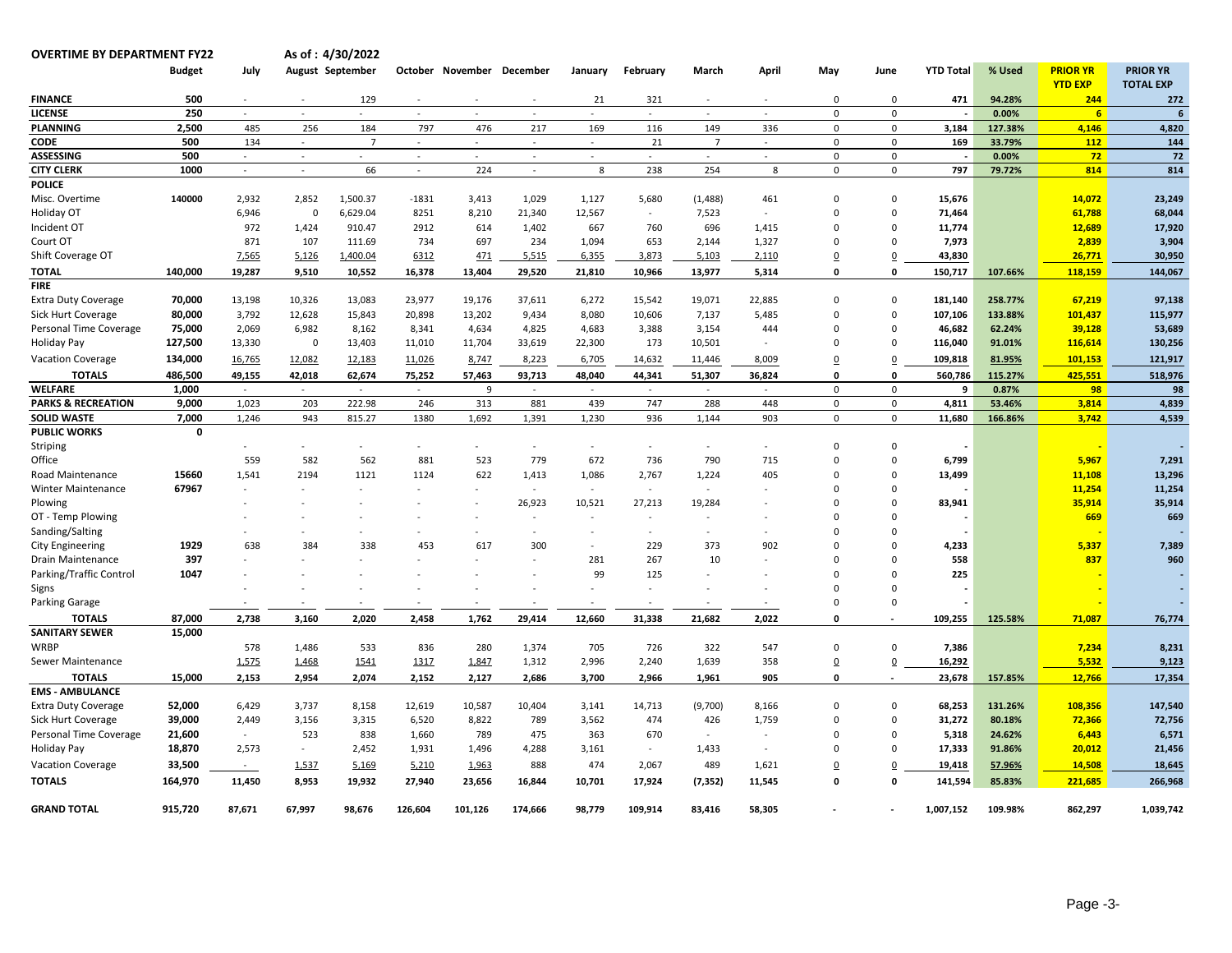# **Parks & Recreation Facility Use Requests:**

|                 | 2021-22      | 2020-21 | 2019-20 | 2018-19     | 2017-18 | 2016-17 | 2015-16 | 2014-15 | 2013-14  |
|-----------------|--------------|---------|---------|-------------|---------|---------|---------|---------|----------|
|                 |              |         |         |             |         |         |         |         |          |
| July            | 8            | 5       | 10      | 24          | 18      | 4       | 3       | 15      | 2        |
| <b>August</b>   | 8            | 9       | 10      | 10          | 15      | 11      | 18      | 4       | 4        |
| September       | 4            | 7       | 7       | 4           | 3       | 5       | 4       | 5       | 3        |
| <b>October</b>  | 8            | 7       | 10      | 6           | 4       | 7       | 5       | 2       | 4        |
| <b>November</b> | 3            | 7       | 3       | 3           | 4       | 2       | 6       | 6       | 5        |
| <b>December</b> | $\mathbf{0}$ | 0       | 0       | 0           | 0       | 0       | 4       | 7       | 4        |
| January         | 4            | 0       | 11      | 11          | 6       | 5       | 9       | 10      | $\Omega$ |
| February        | 11           | 9       | 10      | 6           | 6       | 8       | 13      | 6       | 10       |
| <b>March</b>    | 15           | 6       | 4       | 8           | 11      | 12      | 9       | 12      | 19       |
| <b>April</b>    | 14           | 19      | 8       | 5           | 8       | 13      | 8       | 16      | 12       |
| May             |              | 13      | 3       | 9           | 12      | 2       | 8       | 10      | 9        |
| June            |              | 13      | 8       | $\mathbf 1$ | 3       | 6       | 11      | 10      | 18       |
| <b>Total</b>    | 75           | 95      | 84      | 87          | 90      | 75      | 98      | 103     | 90       |

# **Pending Grievances Summary:**

| Date of   |       |         |               | Cost thru |
|-----------|-------|---------|---------------|-----------|
| Grievance | Union | Subject | <b>Status</b> | 4/30/22   |
|           |       |         |               |           |
|           |       |         | None          |           |
|           |       |         |               |           |
|           |       |         |               |           |
|           |       |         |               |           |

#### **Impact Fee Revenues:**

|                                    | <b>Total Revenue as of</b><br>6/30/2021 | <b>Revenue Year-to-Date</b> | <b>Transfer Out FY21</b><br>Year-to-date | <b>Total Revenue as</b><br>of 4/30/22 |
|------------------------------------|-----------------------------------------|-----------------------------|------------------------------------------|---------------------------------------|
| School                             | \$77,018.34                             | \$56,437.10                 | (\$66,596.69)                            | \$66,858.75                           |
| Police                             | \$1,710.26                              | \$5,915.01                  | \$0.00                                   | \$7,625.27                            |
| Fire                               | \$15,906.00                             | \$12,382.40                 | \$0.00                                   | \$28,288.40                           |
| Parks                              | \$2,208.87                              | \$13,100.58                 | \$0.00                                   | \$15,309.45                           |
| Roads                              | \$17,420.29                             | \$20,968.16                 | \$0.00                                   | \$38,388.45                           |
| Library                            | \$5,433.87                              | \$7,048.40                  | \$0.00                                   | \$12,482.27                           |
| <b>Total Impact Fees Collected</b> | \$119,697.63                            | \$115,851.65                | (\$66,596.69)                            | \$168,952.59                          |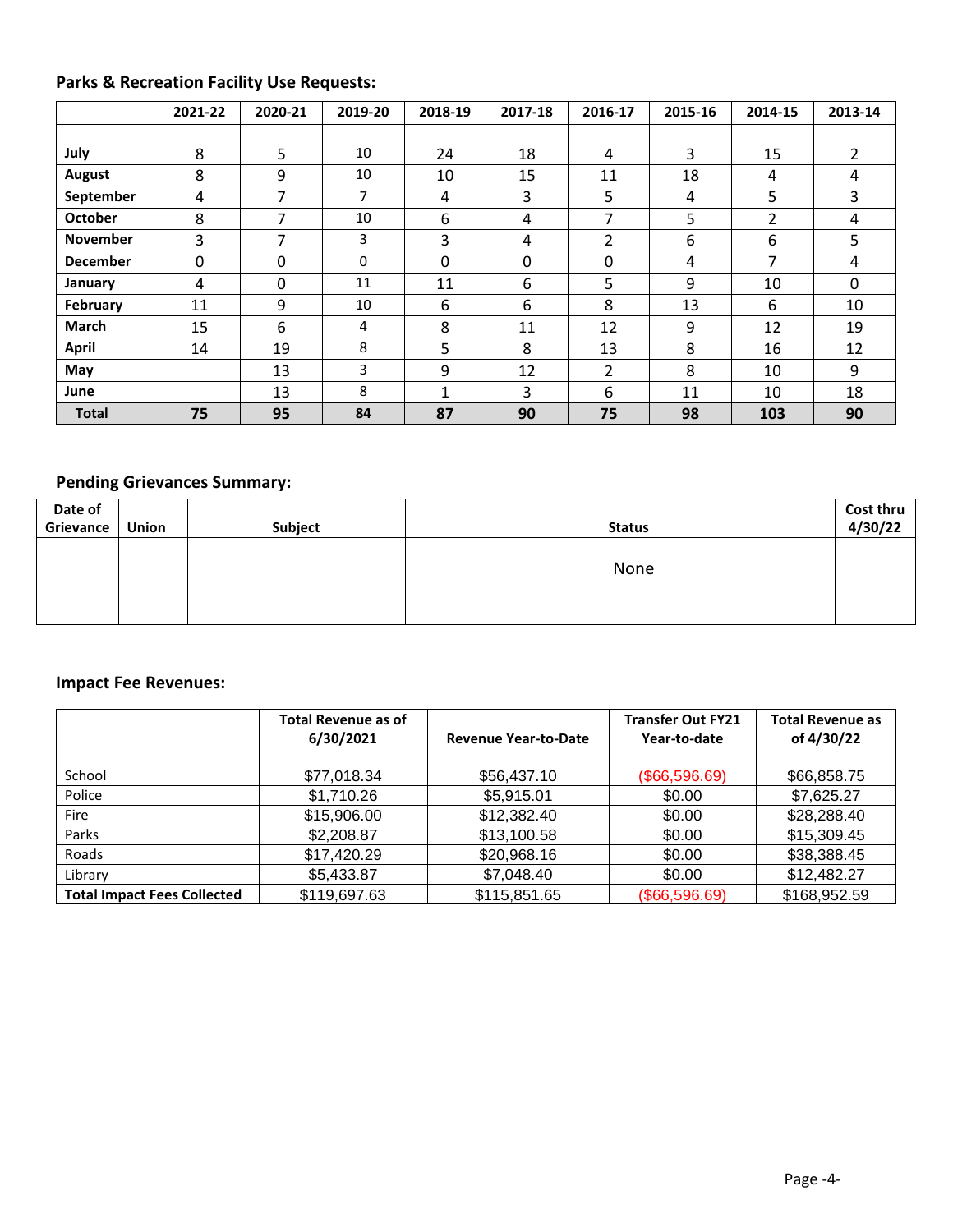|                                        | Balance as of 4/30/22 |
|----------------------------------------|-----------------------|
| Non-Capital Reserve Account            | \$432,997.88          |
| Accrued Leave Reserve Account          | \$292,240.14          |
| Winter Maintenance Reserve Account     | \$163,853.10          |
| Health Insurance Stabilization Account | \$171,537.36          |
| Motorcycle Week Account                | \$116,695.58          |
| <b>Fire Stabilization Account</b>      | -በ-                   |

#### Expendable Trust Balances: **Tax Increment Financing Balances:** Tax Increment Financing Balances:

|          | Balance as of 4/30/22 |
|----------|-----------------------|
| Downtown | \$997,166.07          |
| Lakeport | \$45,889.00           |
| Weirs    | ( \$52,670.19)        |

#### **Boat Taxes:**

| Report as of Date: | Through 4/30/22 |                      |             |  |
|--------------------|-----------------|----------------------|-------------|--|
| <b>FISCAL YEAR</b> | <b>BUDGET</b>   | Year to date Revenue | % of Budget |  |
| 2017               | \$85,000        | \$20,102.20          | 23.65%      |  |
| 2018               | \$85,000        | \$26,408.31          | 31.07%      |  |
| 2019               | \$85,000        | \$26,752.52          | 31.47%      |  |
| 2020               | \$90,000        | \$33,225.88          | 36.92%      |  |
| 2021               | \$100,000       | \$59,013.91          | 59.01%      |  |
| 2022               | \$110,000       | \$48,462.73          | 44.06%      |  |

|      |                                 |           | <b>General Fund Revenues*</b> |       | <b>General Fund Expenditures</b> |               |       |  |  |
|------|---------------------------------|-----------|-------------------------------|-------|----------------------------------|---------------|-------|--|--|
|      | <b>Realized as of 4/30/2021</b> |           |                               |       | <b>Realized as of 4/30/2022</b>  |               |       |  |  |
|      | <b>Budgeted</b>                 |           | <b>Amount</b>                 |       | <b>Budgeted</b>                  | <b>Amount</b> |       |  |  |
| 2018 |                                 | 8,029,176 | \$6,725,184                   | 83.6% | \$29,620,947                     | \$26,923,732  | 90.9% |  |  |
| 2019 |                                 | 8,114,878 | \$6,828,065                   | 84.1% | \$30,659,544                     | \$23,516,632  | 76.7% |  |  |
| 2020 |                                 | 8,499,359 | \$7,007,886                   | 82.5% | \$31,450,111                     | \$23,237,930  | 73.8% |  |  |
| 2021 |                                 | 8,699,290 | \$7,871,882                   | 90.5% | \$31,383,486                     | \$26,490,367  | 84.4% |  |  |
| 2022 |                                 | 9,026,499 | \$7,720,013                   | 85.5% | \$32,502,933                     | \$25,825,129  | 79.5% |  |  |

*\*Does not include property tax collections noted elsewhere in this report*

## **EMS Billing History:**

| Laconia Fire Department EMS Billing Report |                                                                                |                                                    |                                                                                     |                                                      |                     |                   |            |                   |                 |                                                   |                    |
|--------------------------------------------|--------------------------------------------------------------------------------|----------------------------------------------------|-------------------------------------------------------------------------------------|------------------------------------------------------|---------------------|-------------------|------------|-------------------|-----------------|---------------------------------------------------|--------------------|
| Month<br>2021-22                           | Total #<br>Ambulancel<br><b>Responses</b><br>2020-21<br><b>EMS &amp; Firel</b> | # of<br><b>Trips</b><br>2020-21<br><b>Billable</b> | Total #<br><b>Ambulance</b><br><b>Responses</b><br>2021-22<br><b>EMS &amp; Fire</b> | $#$ of<br><b>Trips</b><br>2021-22<br><b>Billable</b> | <b>Gross Charge</b> | <b>Net Charge</b> | % Billable | <b>Write Offs</b> | <b>Payments</b> | $%$ of<br><b>Payments to</b><br><b>Net Charge</b> | <b>Balance Due</b> |
| Jul                                        | 337                                                                            | 235                                                | 377                                                                                 | 285                                                  | \$291,458.60        | \$150,785.47      | 52%        | \$10,956.00       | \$101,802.46    | 67%                                               | \$32,648.33        |
| Aug                                        | 279                                                                            | 200                                                | 411                                                                                 | 295                                                  | \$295,101.20        | \$132,289.84      | 45%        | \$700.00          | \$95,393.55     | 67%                                               | \$27,495.09        |
| Sep.                                       | 303                                                                            | 200                                                | 334                                                                                 | 249                                                  | \$245,246.60        | \$122,622.90      | 49%        | \$1,748.04        | \$73,237.37     | 58%                                               | \$41,241.29        |
| Oct                                        | 308                                                                            | 222                                                | 374                                                                                 | 276                                                  | \$257,003.80        | \$133,186.65      | 52%        | \$500.00          | \$73,874.90     | 55%                                               | \$53,324.17        |
| <b>Nov</b>                                 | 278                                                                            | 203                                                | 355                                                                                 | 266                                                  | \$244,443.00        | \$114,016.02      | 47%        | \$494.09          | \$67,933.05     | 57%                                               | \$42,668.35        |
| Dec.                                       | 329                                                                            | 242                                                | 325                                                                                 | 247                                                  | \$262,228.00        | \$125,336.01      | 48%        | \$450.00          | \$68,856.60     | 53%                                               | \$41,054.06        |
| Jan                                        | 303                                                                            | 225                                                | 333                                                                                 | 220                                                  | \$227,415.00        | \$101,390.34      | 47%        | \$383.88          | \$61,472.78     | 60%                                               | \$36,878.51        |
| <b>Feb</b>                                 | 269                                                                            | 212                                                | 280                                                                                 | 212                                                  | \$221,006.00        | \$106,306.42      | 48%        | \$300.00          | \$55,525.05     | 51%                                               | \$47,864.89        |
| Mar                                        | 305                                                                            | 226                                                | 272                                                                                 | 194                                                  | \$215,149.00        | \$113,263.94      | 51%        | \$102.78          | \$41,081.81     | 37%                                               | \$69,068.72        |
| Apr                                        | 237                                                                            | 189                                                | 295                                                                                 | 183                                                  | \$203,202.00        | \$103,200.44      | 51%        | \$0.00            | \$8,941.23      | 8%                                                | \$93,399.18        |
| May                                        |                                                                                |                                                    |                                                                                     |                                                      |                     |                   |            |                   |                 |                                                   |                    |
| <b>June</b>                                |                                                                                |                                                    |                                                                                     |                                                      |                     |                   |            |                   |                 |                                                   |                    |
| <b>Totals</b>                              | 2948                                                                           | 2154                                               | 3356                                                                                | 2427                                                 | \$2,462,253.20      | \$1,202,398.03    | 49%        | \$15,634.79       | \$648,118.80    | 54%                                               | \$485,642.59       |